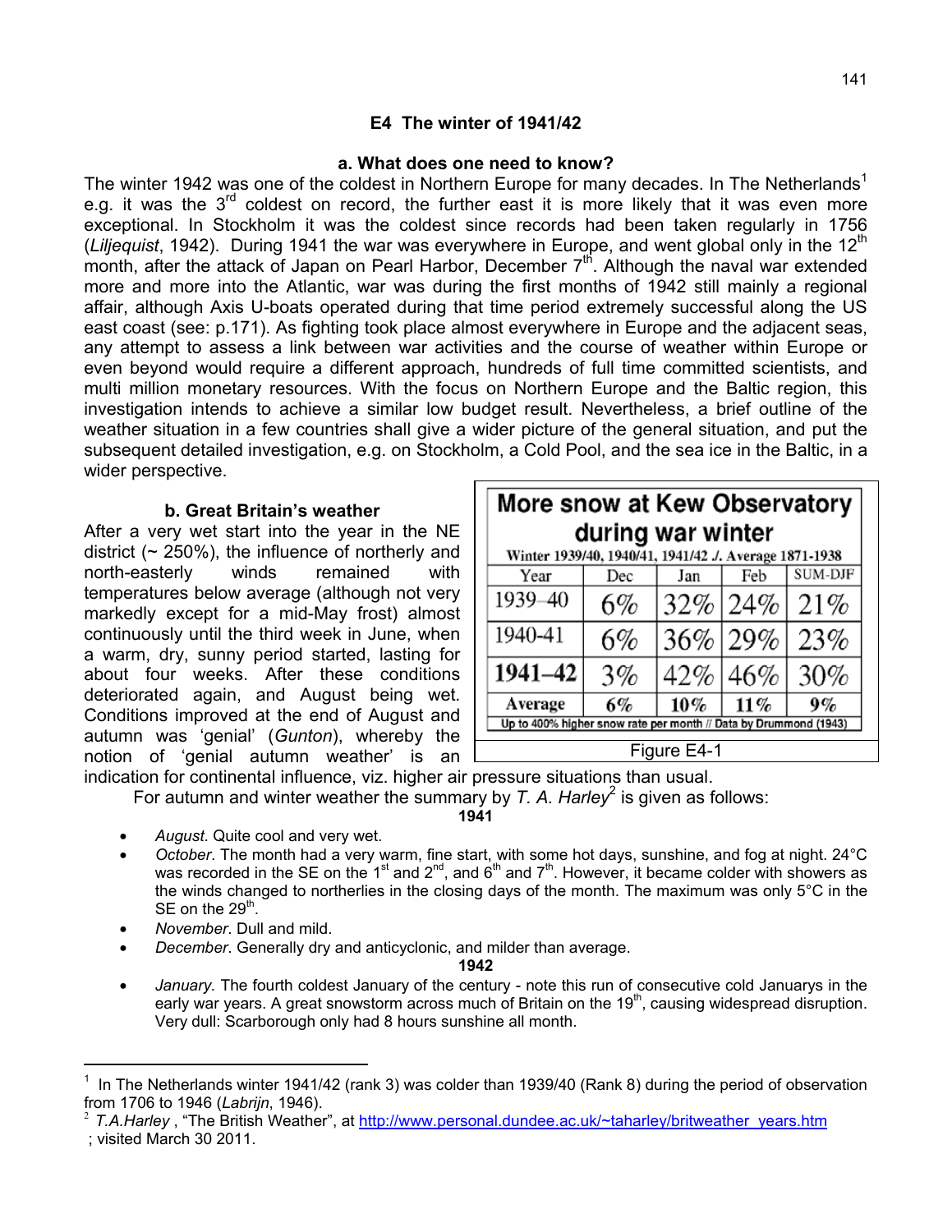- *February*. Very cold (+0.1°C).
- *March*. It was a month with some extraordinary variations in temperature. There was a maximum on the 6th of only -3°C in Birmingham. On the 8<sup>th</sup> it was -18°C at Braemar, but on the 19<sup>th</sup> it was 13°C at Croydon. On the  $22<sup>nd</sup>$ , a maximum of  $3<sup>o</sup>C$  was widely reported, but on the  $25<sup>th</sup>$ , 18°C was reported at south Farnborough. There was some snow, heavy in places, in the north during the first week. It was a dull month, with only 26 hours of sunshine in the first three weeks at Ross-on-Wye.
- April. A very sunny month. There was a relative humidity of only 10% at Kew on the 15<sup>th</sup>, the second lowest reading on record. Warm: the first in a run of above average Aprils that took us to 1949. The final week, from the  $24<sup>th</sup>$  to the 30<sup>th</sup> was extremely sunny and there was no rain recorded in much of England between the April  $10^{th}$  and Mav  $9^{th}$ .

Comment: By all means that does not sound too exceptional, although it had been one of the coldest periods for many decades. Presumably more interesting are other aspects. For example, if August had been very wet, could naval war have contributed? What the records definitely show is the frequent confrontation between maritime and continental conditions.

## **c. Germany**

The year 1941 it was throughout too cold and dull with high precipitation for the whole Reich (Witterungsbericht, 1948)<sup>3</sup>. Actually, this applied more to the southern part of Germany, with 130 to 160% more rain northwest of the river Danube (Donau), the middle part of the river Elbe and Silesia. At the same time all coastal areas had good weather with above average parameters: 85 to 95% of precipitation, less cloud cover (2-5%), less dull days (2-10 days), and up to 200 hours more sunshine. In Berlin the winter 1939/40 had been colder than the winter 1941/42.

## 1941

- *October*: The stable European weather changed suddenly when an extensive low-pressure area from the Barents Sea intensified over the Baltic on October  $9<sup>th</sup>$ , and at the same time an Atlantic cyclone approached the German North Sea coast. Weather remained varying while a Mediterranean cyclone controlled Central Europe on October 29<sup>th</sup>.
- *November:* Variant weather continued well into November, whereby the North Sea coast saw some warming due to a virulent cyclone off Norway (on November  $5<sup>th</sup>$ ), which could withstand the influence of an Atlantic high air pressure area. From thereon a north-easterly weather situation prevailed with interruptions.
- *December:* December weather was too mild and, except for larger areas in south Germany, too wet. On December  $3<sup>rd</sup>$  a warming period started in North Germany with a mix of snow and rain. The weather remained very variable, with a number of cyclones passing northerly Europe, bringing subtropical warm air, and moving the temperatures 8-10°C above average. A cold front of a South-Swedish cyclone ended the impact of the subtropical warm air, while precipitation in North Germany continued until an Atlantic high-pressure area brought clear weather. The weather changed suddenly on the 25<sup>th</sup> with the inflow of arctic cold air causing abundant snowfall with clear frost days until the end of the year, except for North Germany that experienced some moderate temperatures due to a warm front, causing thick fog.

#### 1942

• *January:* At the start of the month strong frost continued east of the Wisla (Weichsel) only, while a high-pressure area over France brought mild maritime air with rain for the rest of Middle Europe, falling as snow in East Germany. With a strong rise of air pressure over the Atlantic cold arctic air flooded in, building up a high-pressure area in the North, driving cold air from Russia far to the West (January 8/9). From January  $14<sup>th</sup>$  to the end of the month several new thrusts drove in continental air, while disturbances moved from England, via France to the Mediterranean. The temperatures dropped everywhere - except over the North Sea islands (Ostfriesischen Inseln) – to minus 20°C, followed by absolute record freezing temperatures on January  $22^{nd}$  -  $23^{rd}$ .

 $\overline{a}$ 

<sup>3</sup> All information in this section is based on the *Witterungsbericht, 1948*.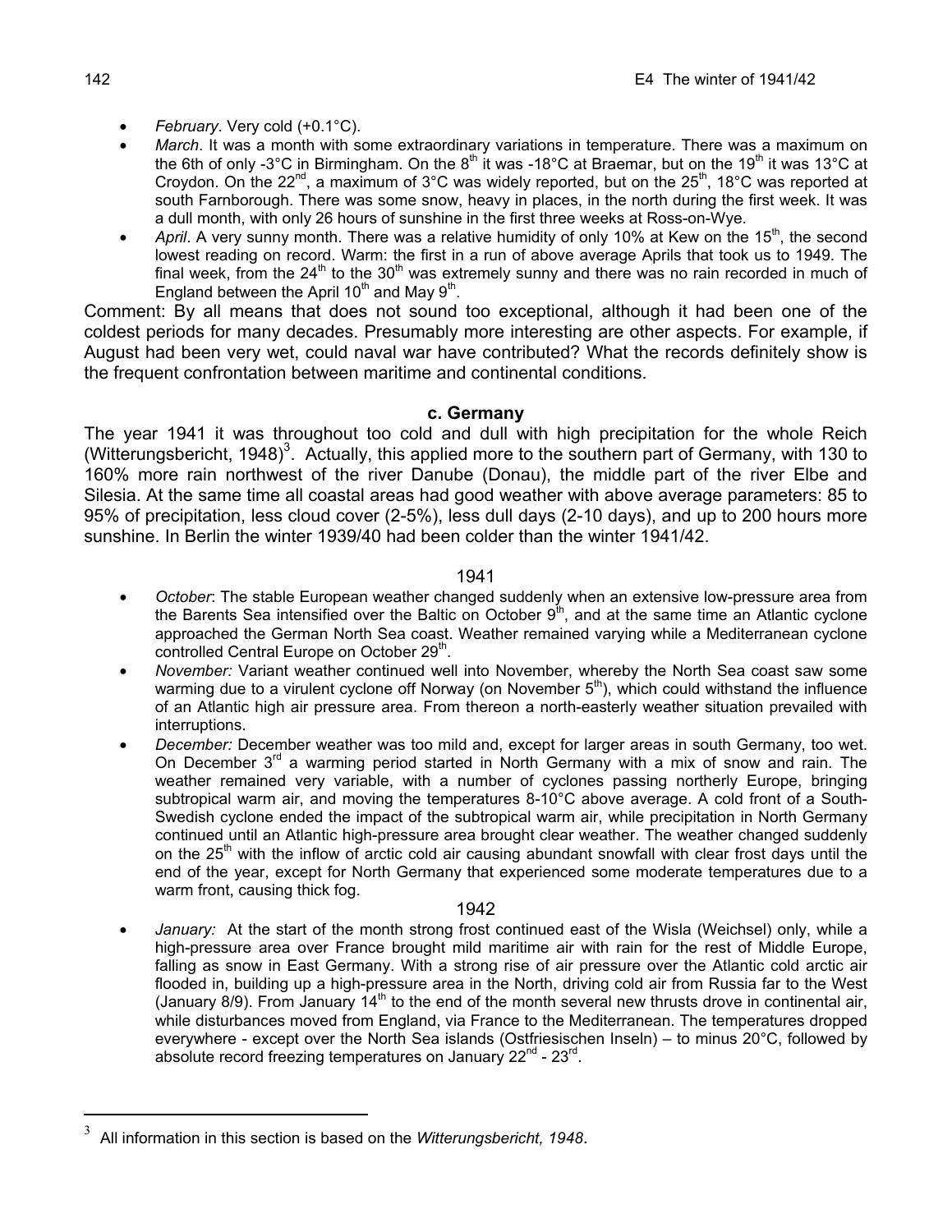

Arranged by: www. seaclimate.com /2011

Temperature map 10 (TM10); Figure E4-2; online: www.seaclimate.com.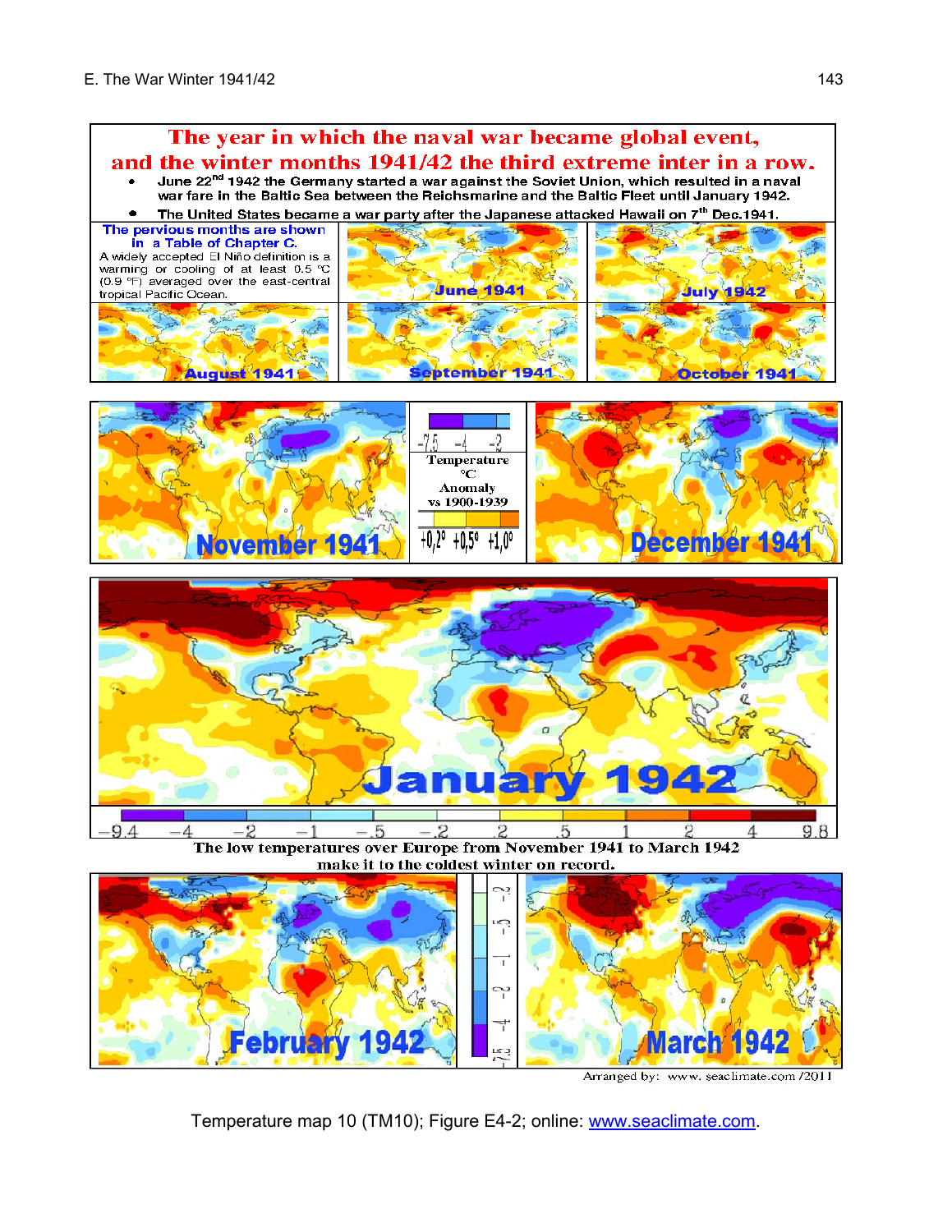• *Februray:* Was again very cold and too dry. Although the temperature did not reach the level of the previous January, it accounts still for one of the coldest observed with deviations in the north-east of minus 6 to 7°, and minus 4 to 5°C further in the west. Precipitation fell as snow, within the normal range.

Comment: The situation in late 1941 and January 1942 demonstrates that the North Sea and Baltic, as in previous war winters, had been too 'weak' to ensure Atlantic West Wind to function over central Europe as usual, i.e. to stop the advance of continental air westwards. Particularly the shift of cyclones south of England and straight to the Mediterranean indicates that the Atlantic weather machinery was functioning. The developments since January  $14<sup>th</sup>$  show that the Baltic suffered a 'breakdown', unable to emit any heat into the air that would at least have minimized the free flow of arctic air straight into Europe.

#### **d. Denmark**

The winter 1941-42 was extraordinarily long lasting and cold in spite of December having mean temperatures above normal. January and February were about 6°C colder than normal for the country. From January 7<sup>th</sup> on, a long and lasting frosty period started, and temperatures dropped to a record low of -31.0°C on January 26<sup>th</sup>. After severe cold in February, (max. - 29°C), also March and April had been cold, with considerable frost on April 4<sup>th</sup> (-17°C) and again considerable frost during April 25<sup>th</sup> to 29<sup>th</sup>. Considering the 'amount of cold', this winter took the first rank, whereas the winter 1939/40 only reached the second place (*Det Danske, 1942*).

#### **e. Finland**

The Finnish sea ice specialist *Palosuo* (1958) made the following assessment for December 1941 and January 1942 – excerpt - :

A new and comparatively hard period of frost began in the early part of December. December 20-22 weather was milder, with a variable, mostly W-wind. On December 23 frost increased and a new period of hard frost set in. Wind was weak. Hard frost set in four days later on  $27<sup>th</sup>$ , with very hard frost in the central part of the Gulf of Finland. On the following day the weather became a little milder and it began to snow, and after a couple of days mild weather set in, i.e. in the evening of December 31, the wind shifted to South and increased to 3-5 Beaufort. On January 6 a strong outbreak of arctic air masses began to push outwards from the north southward over Finland, resulting in the formation of a ridge of stationary high air pressure over Scandinavia. By January 15 the outbreak of cold air had reached Germany, where the independent cold air pool ("Kaltlufttropfen") was formed. Thus the period of severe frost had begun.

More details in the section on sea ice and the air cold pool.

## **f. Sweden**

## **aa. A special case**

Sweden is special, and will therefore be treaded particularly intensive. The reasons are quickly raised:

- Most important, Sweden is located close to naval activities that took place in the Baltic.
- Sweden's winter weather depends profoundly on the water conditions of the Baltic.
- Sweden covers the entire north-south extent of the Baltic.
- Sweden was the only country in the Baltic region during WWII that was neither at war with anyone, nor occupied, resulting in a fairly continuously operating meteorological service, which was able to continue publishing throughout the war.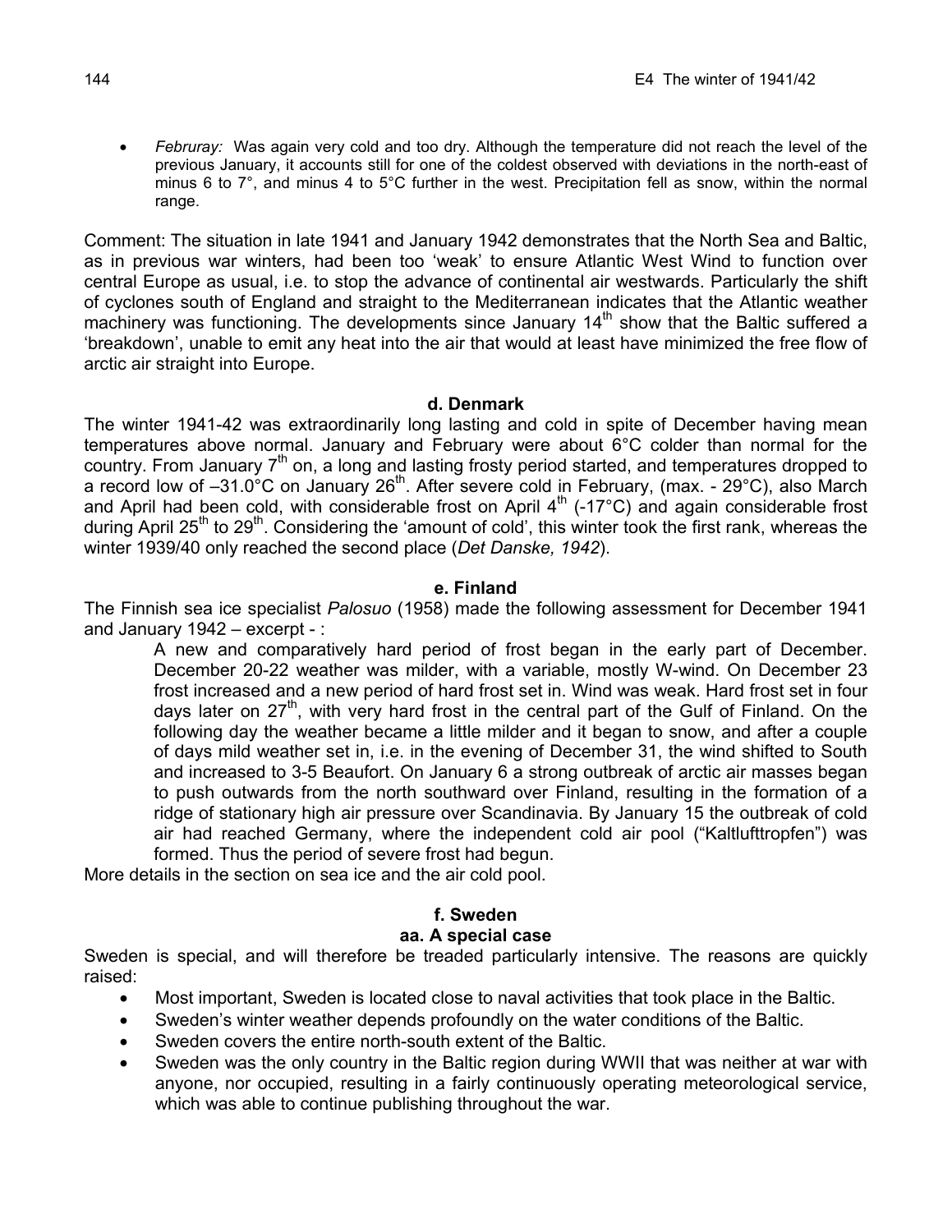$\overline{a}$ 

• As the situation at Stockholm had been observed particularly intensive, a separate section will be dedicated to such observations, including a comparison with some other places in Sweden.

## **bb. Overview**

All regions around the Baltic have a special story to tell why weather was out of tune during some war winters, but none has so much to offer climate researchers as Sweden does. Sweden was the only country not at war with a neighbour, and has by far the longest coastline from West to East and South to North. Also Sweden is part of the Atlantic weather system, and cyclonic activities which usually move straight from west to east, but may also arrive from the Barents Sea, or the Black Sea. Sweden was presumably one of the few countries in Europe where meteorological service and publication continued to work as before the war.

| Map:                                                                                      | Location<br>January 1942February 1942 |         |                   |                |         |                   |                |
|-------------------------------------------------------------------------------------------|---------------------------------------|---------|-------------------|----------------|---------|-------------------|----------------|
| dЬ<br>Kiruna<br>0                                                                         |                                       | mean    | Normal<br>1901-30 | Lowest<br>1942 | mean    | Normal<br>1901-30 | Lowest<br>1942 |
| d Haparant <sup>o</sup>                                                                   |                                       | 1942    |                   |                | 1942    |                   |                |
| $\leq$ Umea                                                                               | Kiruna                                | $-16,6$ | $-11,9$           | $-35,5$        | $-15,8$ | $-11,8$           | $-33,4$        |
|                                                                                           | Haparanda                             | $-17.0$ | $-10.3$           | -31            | $-14.2$ | $-11,2$           | $-30$          |
| stersun                                                                                   | Umea                                  | $-17.2$ | $-7,4$            | -30            | -13     | $-7,4$            | $-27,8$        |
|                                                                                           | Östersund                             | $-16.9$ | $-7,9$            | $-31,4$        | $-11.2$ | -6,8              | $-26,4$        |
| <b>Stockholm</b>                                                                          | Karlstad                              | $-12.3$ | $-3.2$            | $-25.2$        | $-10.8$ | $-3.1$            | $-24.6$        |
| C.                                                                                        | Stockholm                             | $-10,6$ | $-2,5$            | $-28,2$        | $-10.5$ | $-2,6$            | $-18,8$        |
|                                                                                           | Karlshamn                             | $-8.4$  | -0,3              | $-22.5$        | $-6.6$  | -0,6              | $\cdot$ ]6     |
| <b>Carlsha</b>                                                                            | Malmö                                 | $-7,5$  | $+0.3$            | $-25$          | $-6.2$  | $-0.2$            | $-20$          |
| Source: Statens MetHydografiskaAnstalt;<br>Arranged by: www.seaclimate.com<br>Figure E4-3 |                                       |         |                   |                |         |                   |                |

From the official Swedish annual reports one can learn, that the summer was generally warm. In Stockholm the temperature had been +11.5°C above the usual mean. The highest temperature measured in Sweden in summer 1941 was  $36.8^{\circ}$ C on July 14<sup>th</sup> (at Lindhult, Skaraborgs lan). With regard to precipitation also the year was highly variable. In general they were too low particularly spring was very dry. Southern Sweden received excessive rain in August and in the first half of September, quite often with heavy cloudburst and hail (*Statens*). All this information could be a source for climatic research, as the relatively low

naval activities in the Baltic Proper since spring 1940 ended on June 22, 1941. During the next couple of months the Kriegsmarine and the Baltic Fleets battled each other directly. However, this investigation continues to focus on the winter season, only modestly influenced by the sun directly.

#### **cc. A monthly record 1941**

• Annual<sup>4</sup> During the year 1941 cyclonic activities were of a lesser volume. They were of greater importance only during the months of August, October and December. That could be largely due to naval activities in the Baltic. Stable high-pressure areas mainly determined the weather during all other months. This was the reason for the climate of that year to have a very unusual continental character, which was particularly pronounced in the southern and middle part of the country. Precipitation was the lowest during April-May, and if taken together the lowest that ever occurred. In May the sunshine period in Stockholm was the longest since 1908 (when such records were taken). July was one of the warmest ever. The temperature was above the mean in Stockholm  $(+11.5^{\circ}C)$ , Goeteborg (+11.3°C) and Falun (+14°C). The highest temperature measured in summer 1941 was in Lindhult (Skaraborgs lan) with  $36.8^{\circ}$ C on July  $14^{\text{th}}$ . The Arsbook notes: "If it is reckoned that the months of October and December had been very stormy due to lively cyclonic activities, at least along the Baltic coast, it has to be conceded from a purely meteorological point of view that the whole year was a very rich one in contrast."

<sup>4</sup> All information about Sweden from: 'Arsbok', Statens Meteorologisk- Hydrografiska Anstalt, Stockholm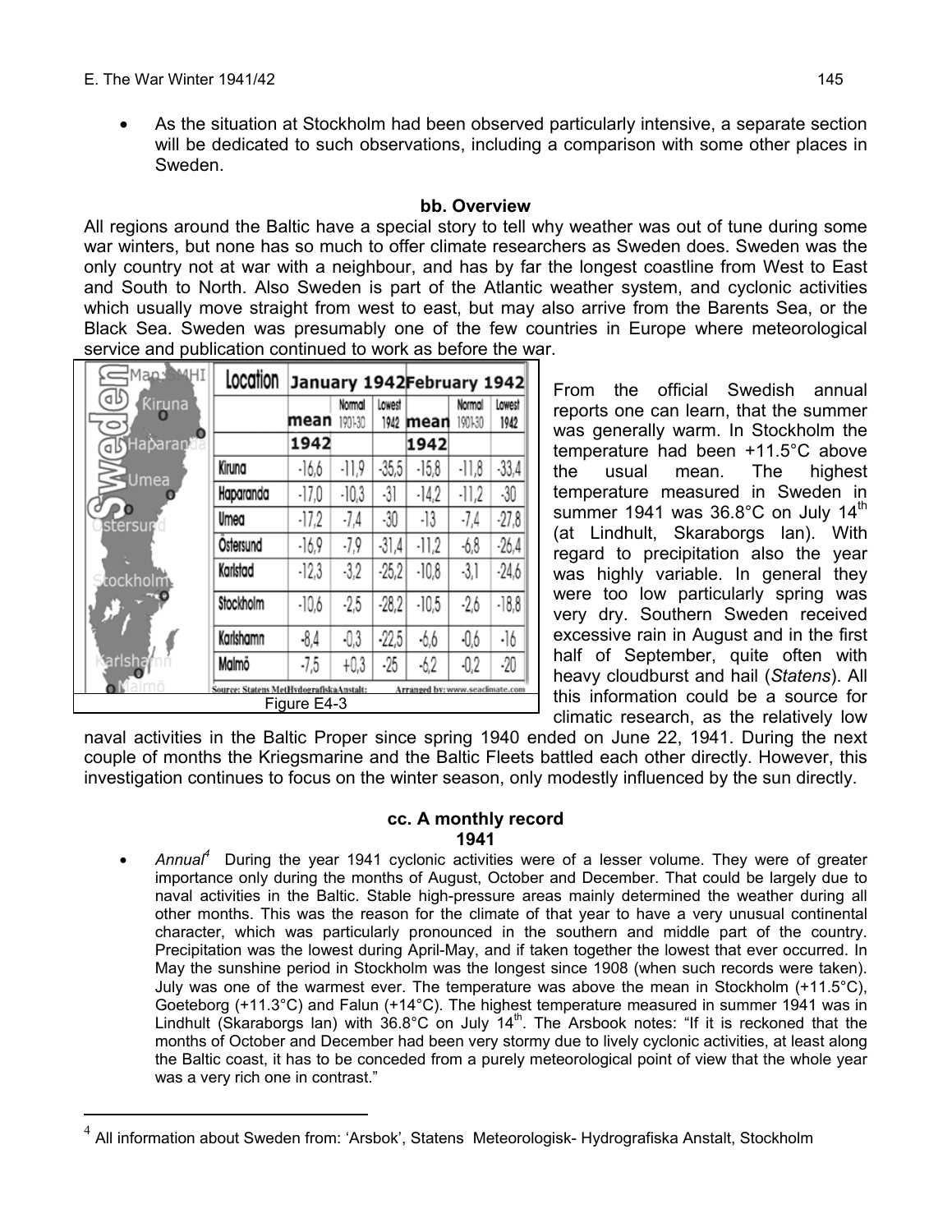- *October*: A number of cyclones brought a lively variation to weather conditions with gale winds and rain particularly over the southern part of the country. A high-pressure area, arriving from the west drove strong northerly winds along the whole East coast. Low pressure over Norrland brought some mild westerly air and on its backside cold air up to gale forces in the Bottenhavet and the northern Baltic. On October 28<sup>th</sup> a strong cyclone arrived from NW over South Götaland and caused northeasterly snowstorms at the West coast.
- *November:* The weather remained variable with strong winds or gales, along the whole Götaland coast from  $12<sup>th</sup>-14<sup>th</sup>$ . Particularly severe was the gale in Skane, south and east coast (Trelleborg, Karlskrona), with wind forces about 11 Beaufort on  $13^{\text{th}}$ . From  $16^{\text{th}} - 22^{\text{nd}}$ , high air pressure prevailed with permanent foggy and misty weather in South Sweden. Cyclonic activities continued for a short time from  $26<sup>th</sup> - 29<sup>th</sup>$  in the North, returning to dominant high pressure on the 30<sup>th</sup>.
- *December:* From the 6<sup>th</sup> to the end of the month, with a few exceptions, the weather was dominated by passing cyclones sometimes with opposite wind directions (Norrland – easterly; Götaland – westerly), enormous weather variations and a 'deep fall' of temperature, up to 15 degrees in 24 hours. The low record for Sweden at Malgovisks school on December  $13<sup>th</sup>$  has already been mentioned (E1, p. 127) On December  $27<sup>th</sup>$  to  $28<sup>th</sup>$  wind-forces of 10 and 11 Beaufort were registered at the West- and South coast.

#### **1942**

- January 1942: After a brief interruption by a small cyclone crossing southern Norrland, a very high air pressure center established itself over northern Scandinavia by January 13<sup>th</sup> and remained there until the end of the month, rising to levels never registered before. Temperatures fell to record lows, and under cloud covered skies, easterly winds reached  $-25^\circ$  to  $-30^\circ$ C on January 24<sup>th</sup>. Further details for January in the next section.
- Februray 1942: Wind and snow hampered navigation and rail traffic. The difficulties reached their height in Skane on 12th. On 15-16 with mild winds, temperatures returned to positive figures in North Sweden, while there was severe cold in South Sweden. The air pressure had been higher than usual over the whole country. Deviations of 9-10mb in Norrland; in Skane 4mb. It is worth noting the remarkable difference of highest temperature values in 1880 compared with 1942, which demonstration again, that the Baltic was deprived of the common seasonal heat reserve in January and February 1942.
- Spring 1942: In the southern Götaland and Gotland Island it was the coldest March since 1860. The sea ice conditions in Swedish coastal waters were severe and long lasting. Floating ice could be still observed off Malmö on May12<sup>th</sup>. That has not happened since such observations had started in 1870 (*Liljequist*, 1942).

Comment: The enormous variation and erratic behaviour of the weather is a significant indication that the 'underlying' seas irritated the atmosphere and forced it to its unusual behaviour. Also the Swedish picture shows that the making of the Atlantic cyclone was still functioning in December, but that the continental air thrust through Middle Europe finally prevailed.

## **dd: The voice of a contemporary witness -** *Gösta Liljequist* **amazed**

*Gösta Liljequist* wrote the official Swedish sea ice report for winter 1941/42 (*Liljequist*, 1942) He expressed his amazement about the winter 1941/42 as follows:

*After the two hard winters of 1939/40 and 1940/41 and the difficulties they generated for the shipping and the fuel supply for the country, one has awaited and expected that the winter of 1941/42 would bring the return of mild winters, which had recently predominated. Instead this winter became one of the toughest, if not the severest of all winters during the last 200 years.* 

As *Liljequist* was able to do research and to publish during the war, a number of references to his work have already been made previously (see, e.g. A2b, B(c); pp. 4 & 27). He observed that winter came up with three of the coldest months ever recorded in Stockholm (see Figure B-6, p. 27). On the other hand it remained a big amazement that he did not pick up any of the observed extremes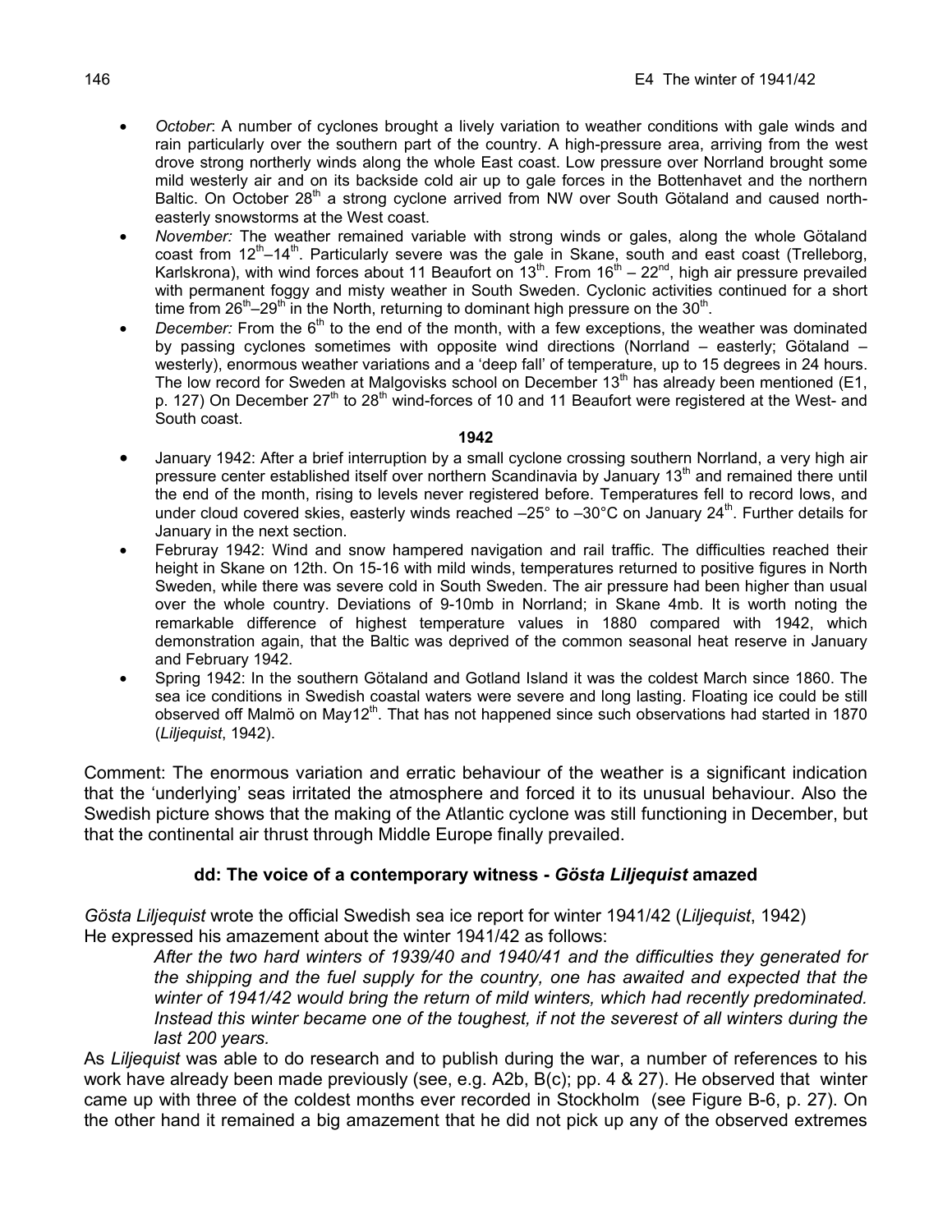to ask the simple question: why? The following overview is based on the official 'Swedish Arsbook' (*SMHI, div*) which offers ample material that should have raised the curiosity of climatologists since long ago.

#### **January 1942**

*General Overview*: During the first few days of the month a moderate westerly airflow dominated. On the  $4<sup>th</sup>$  a high pressure zone developed in the NW of Lappland, which brought cold winds to the whole country. On the  $7<sup>th</sup>$  a small low pressure area moved over Norrland to the East, where air pressure remained equally distributed but afterwards increased in general. On the 13<sup>th</sup> there was a high-pressure zone over northern Scandinavia. Wind came from an easterly direction in most parts of the country until the end of the month. The highest air pressure of 1045 mb was measured on the  $21<sup>st</sup>$  in Norrland. Together with easterly winds snowfall occurred temporarily, particularly on the Baltic coast. On the  $24<sup>th</sup>$  very cold air came from the East, despite of a cloudy sky, temperatures dropped down to -25°C and to -30°C, with a wind speed of more than 10 m/sec at the same time. On the 26<sup>th</sup> recorded temperatures were between -35 $^{\circ}$ C and -40 $^{\circ}$ C with a clear sky and calm as far south as Smaland. Especially, between the days 25-26 and 29-30 a great difference in air pressure was recorded between northern Sweden and the southern Baltic, with easterly winds (kultje) dominating temporarily at the Baltic.

*Air pressure:* The mean value was higher than usual all over the country. The deviation in the northerly Norrland was the highest (17-18 mb), but decreased gradually towards the south, so that at Skane the deviation was still 4-5 mb. Never before was such a high mean air pressure recorded in January for Norrland. Usually the air pressure in Norrland is lower than in Götaland. Westerly and south-westerly winds usually dominate at that time. In January 1942 the situation was completely

| Stockholm's coldest winters since 1757                                                        |                               |                                           |                                        |  |  |  |
|-----------------------------------------------------------------------------------------------|-------------------------------|-------------------------------------------|----------------------------------------|--|--|--|
| Rank<br>No                                                                                    | Mean temp. of<br>Dec. - March | Mean temp. of the<br>three coldest months | Sum of negative<br>monthly means temp. |  |  |  |
|                                                                                               | 1788/89, -8.0°                | 1941/42, -9.2°                            | 1788/89, -31.9°                        |  |  |  |
| $\overline{c}$                                                                                | 1808/09, -7.6°                | 1788/89, -9.1°                            | 1808/09, -30.5°                        |  |  |  |
| 3                                                                                             | 1941/42, -7.5°                | 1808/09, -8.7°                            | 1941/42, -30.5°                        |  |  |  |
| Arranged by: www.seaclimate.com/2005<br>Data source: G. Lilijequist, Stockholm Winters (1942) |                               |                                           |                                        |  |  |  |
| Figure E4-4<br>See also in Chapter B the images: B-6 and B-7 (page 27 & 28)                   |                               |                                           |                                        |  |  |  |

reversed, which caused permanent easterly or north-easterly winds.

*Temperatures:* The biggest temperature deficit, about -10°C, was recorded in the interior parts of Götaland, northern Varmeland, Dalarna and southern Norrland. A number of record temperatures were recorded in Götaland and Svealand. The temperatures were 6 to 7°C lower than the lowest known temperatures until then. A depiction of the circumstances evidently demonstrates that the Baltic (and North Sea) had lost their usual heat reserve.

# **g. A cold air pool on visit**

It is said that the well known German meteorologist *R. Scherhag* regarded an exceptional cold pool of air (Kaltlufttropfen) which moved into the south-eastern Baltic late January 1942 as *"one of the most memorable phenomena of this coldest winter of the last 200 years in northern and eastern Europe"* (*Palosuo*, 1953) . If this had been such an exceptional event, then a convincing answer should be at hand by now, but it is not. Did this pool come along because of the lower temperature in regional seas of Northern Europe, or whether the meteorological event was just a 'natural variability' and contributed to the severity of this winter? It seems that science has paid too little